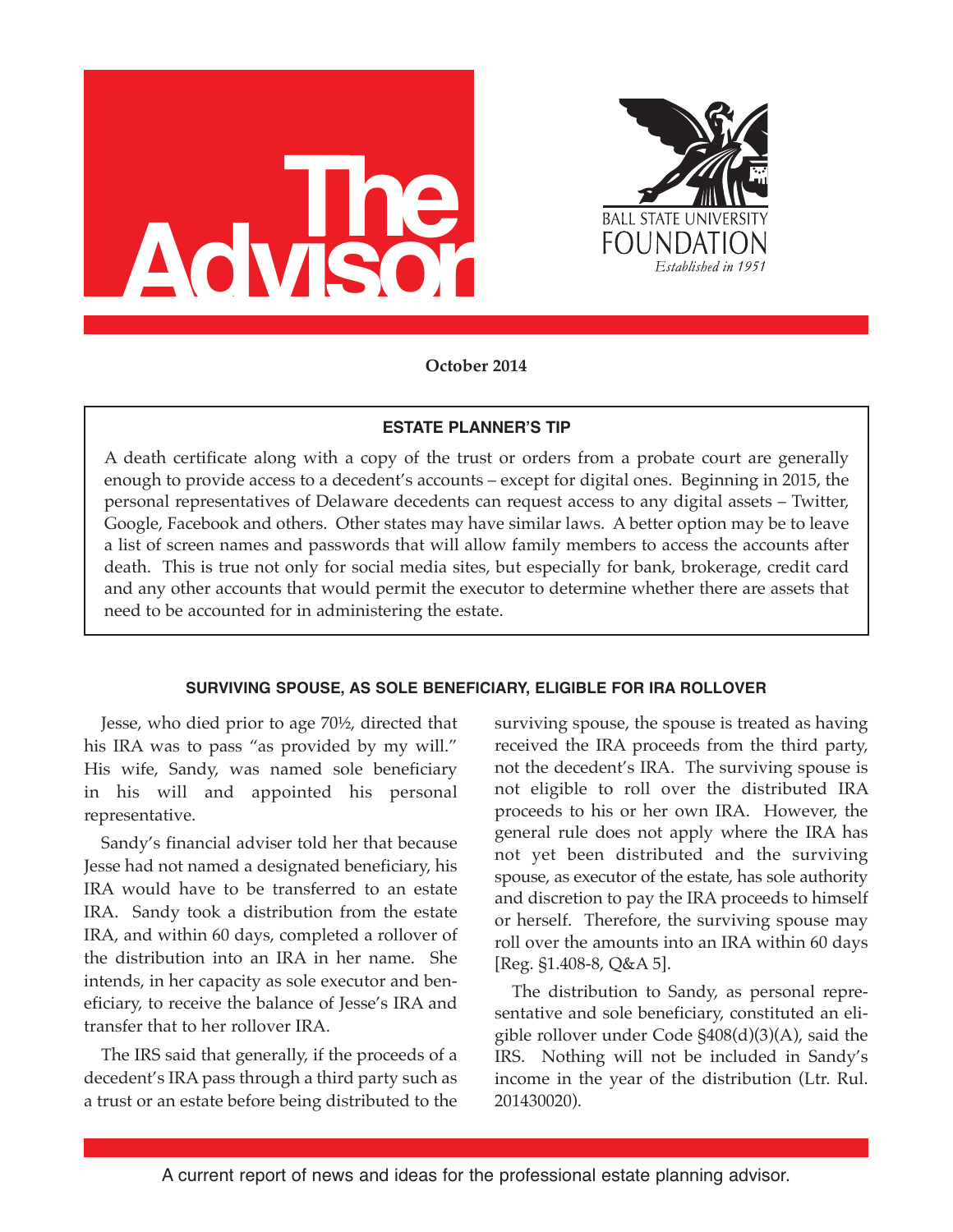### **REFORMATION ISN'T SELF-DEALING**

Brian and Angela established a private foundation. They also created a trust that allocates certain assets between the foundation and their two children, with the children receiving a larger portion of the assets.

The couple amended the trust to allocate additional assets to their children, but the percentages were changed in only two of the three sections listed in the trust. The error was not discovered until after Brian's death, when the trust became irrevocable. A court interpreted the trust as a consistent whole, based on a clerical error.

Because Brian, Angela and their children are disqualified persons relative to the private foundation, any direct or indirect transfer to, or use by or for the benefit of, any party would be self-dealing [Code §4941(d)(1)(E)]. However, the IRS found that Brian and Angela intended all remainder clauses in the trust to be consistent. Because the error was not discovered while the trust was revocable, and because all parties consented to the reformation, the IRS ruled that no act of selfdealing occurred (Ltr. Rul. 201432025).

### **NO LONGER A HOSPITAL OR A BENEFICIARY**

Harriet Woodward established a charitable trust under her will at her death in 1989. Annual income from the trust was to be paid in equal shares to seven named organizations. If any organization

### **PHILANTHROPY PUZZLER**

Karen has been buying a U.S. savings bond every pay period for the past 38 years. Now that she is about to retire, she has concluded that her 401(k), IRA, Social Security and other savings will provide her with a more than adequate retirement income – without ever redeeming the savings bonds. She is considering a gift of the bonds to her favorite charity and has asked about the tax consequences. What do you advise?

ceased to be recognized as a tax-exempt charity, its share was to be divided among the remaining organizations.

In 2005, the assets of one of the seven beneficiaries – Chestnut Hill Hospital – were sold to a forprofit entity. A tax-exempt organization – Green Tree Health Foundation – was established to satisfy the hospital's outstanding liabilities. The trustees of Woodward's trust paid a one-seventh share to Green Tree from 2005 to 2009. In January 2009, the trustees asked the court to determine whether Green Tree should continue receiving a share of the income.

Although Green Tree was an exempt organization, it had become a grant-distributing foundation that provided support for entities running after-school clubs, providing food for the homeless, funding playgrounds and providing legal aid for low-income adults. The Orphans' Court ruled that Green Tree was not entitled to distributions from the Woodward trust. The Superior Court of Pennsylvania affirmed.

Green Tree's connection to the hospital is merely "vestigial," the court found. While it may be the legal successor to the hospital, it did not assume the hospital's identity or functions. Green Tree does not share a charitable purpose with the hospital and does not meet Woodward's intent to benefit health care. The fact that the trustees paid income to Green Tree for several years is not binding, the court said. Although Green Tree was the successor legal entity, it is not a successor to the charitable purposes Woodward clearly intended to benefit. (*In re Green Tree Community Health Foundation*, No. 1159 EDA 2013).

#### **FOUR STRIKES AND YOU'RE OUT**

Philip Mestman executed a will in September 2013, shortly prior to his death. Because Mestman's wife and daughter had predeceased him, his entire estate passed to a charity. Mestman had another daughter, Cathy, but the will specifically disinherited her. Three earlier wills executed by Mestman – in 1997, 2007 and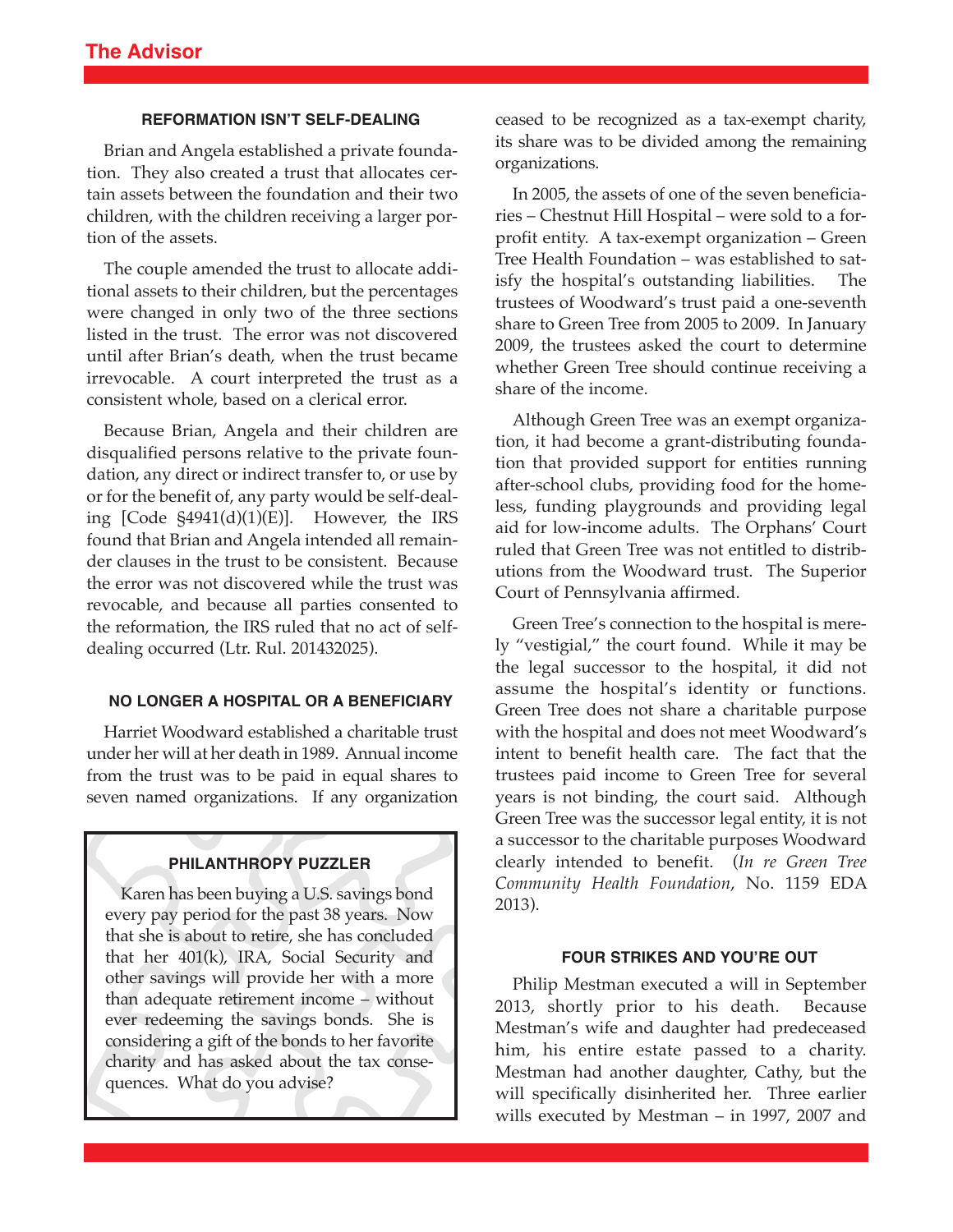2008 – also disinherited Cathy. The executrices asked that the will be admitted to probate and for authority to sell Mestman's home.

Cathy, acting pro se, objected, saying the executrices and counsel for the estate were "duplicitous," have engaged in "ingannation" (fraud), were "nothing but filchers" and one of the petitioners was "a rank dipsomaniac" (alcoholic). She also claimed court personnel were "inept and unresponsive." The executrices argued that the cost of maintaining Mestman's vacant home was causing a depletion of the estate's assets, to the detriment of the charitable beneficiary. The Surrogates Court dismissed most of Cathy's objections, calling them "unsubstantiated epithets."

The court said that even if Cathy was able to have Mestman's 2013 will set aside, there are still three other wills that disinherit her. The odds against nullifying all four wills so that she can inherit under intestacy are "formidable," said the court, which granted authority to sell the home (*In re Probate Proceeding of Will of Mestman*, 2014 NY Slip Op 51183).

## **SUBSTANTIATED ANONYMOUS GIFTS AN OXYMORON**

Irene and Peter Jermihov claimed charitable deductions of \$7,762 in 2009, most of which were for contributions to their church. The couple said they made anonymous cash gifts for sanctuary candles, the poor box or collection plate. The IRS disallowed the deductions for lack of substantiation.

Due to their anonymous gifts, they lacked cancelled checks or a contemporaneous written acknowledgment required under Reg. §1.170A- $13(a)(1)$ .

The Tax Court said it was satisfied that the couple had made contributions to the church when they attended services. The court allowed a \$1,000 deduction, based on the *Cohan* rule [*Cohan v. Comm'r*., 39 F.2d 540]. However, the court refused to allow deductions for gifts to any other charities, noting there was nothing in the record to support an allowance for other gifts (*Jermihov v. Comm'r*., T.C. Summ. Op. 2014-75).

## **DUELING WILL PROVISIONS INTERPRETED**

The will of fashion photographer Francesco Scavullo left half of his collection of photos, negatives and transparencies to fund a charitable foundation in Scavullo's name. He left "the balance of my tangible personal property" to a friend, Sean Byrnes. Later in the will, Scavullo provided that the remaining half of his photos, negatives and transparencies was to fund a trust. Income from the trust was to be paid to Byrnes for life, with the remainder passing to the foundation. Byrnes argued that he was entitled to half of the photos collection outright, rather than in trust.

The Surrogate's Court of New York said it was clear that the same property could not be bequeathed both outright and in trust. Therefore, a canon of will construction provides that a prior will provision generally gives way to a later provision. The court found Scavullo's general intent had been to provide for Byrnes partly outright and partly in trust. It was likely, said the court, that Scavullo used the phrase "tangible personal property" more broadly at one point and more narrowly at another (*In re Scavullo*, 2014 NY Slip Op. 31848(U)).

### **PUZZLER SOLUTION**

Karen can't contribute the bonds during her lifetime without redeeming them and giving the cash proceeds – and recognizing the interest earned on the bonds [*U.S. v. Chandler*, 410 U.S. 257 (1973)]. She would be entitled to a charitable deduction for the proceeds, however. If she leaves the bonds to charity at death, the value will be included in her gross estate, but her estate will be entitled to a charitable deduction. She also avoids the tax on income in respect of a decedent, so long as the bonds are a specific bequest to charity or pass to charity as sole residuary beneficiary [Code] §691(a)(1)].